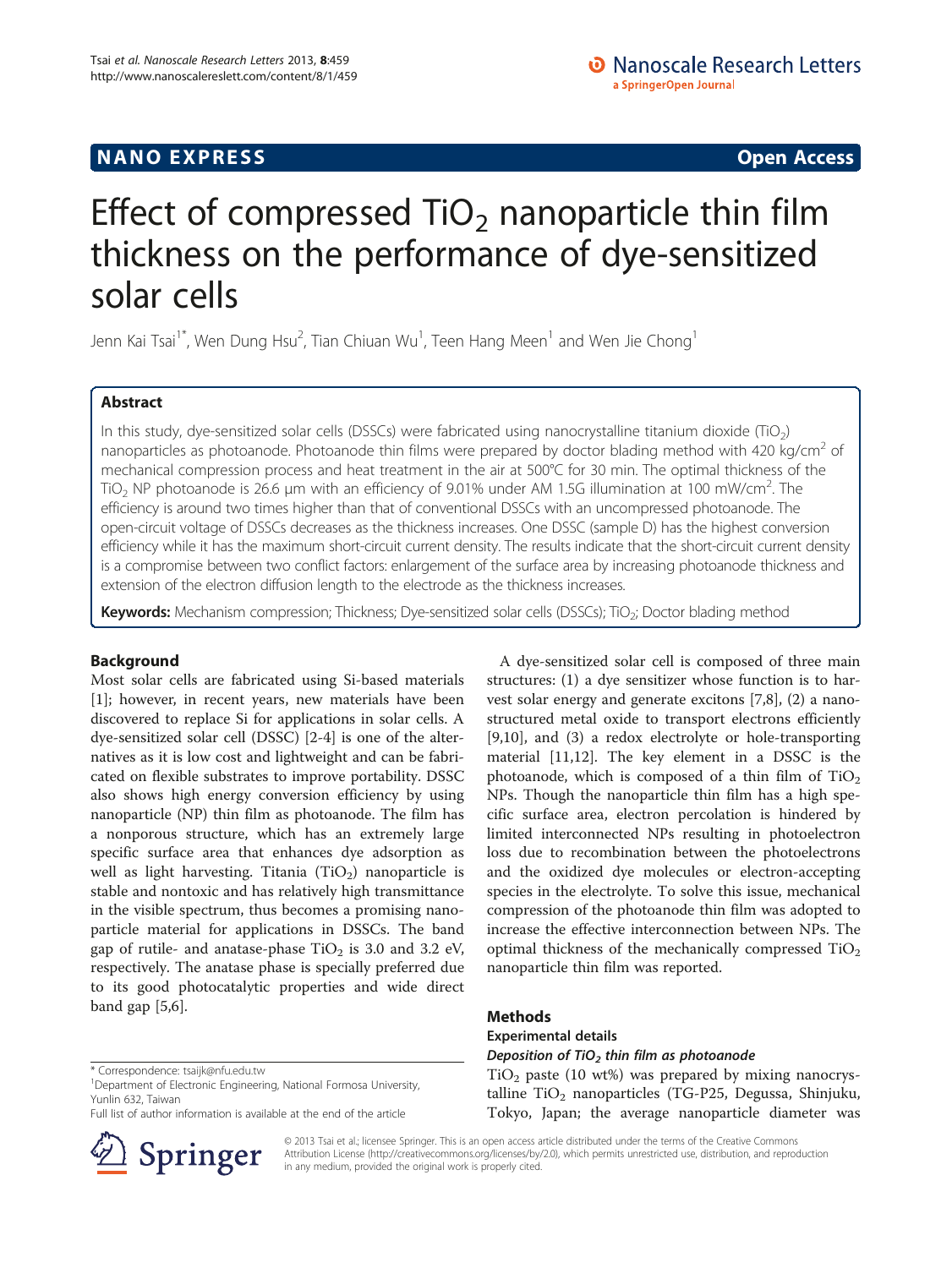about 25 to 30 nm) with tert-butyl alcohol and deionized water. The  $TiO<sub>2</sub>$  paste was then scraped on a transparent fluorine-doped tin oxide (FTO) glass of 8- $\Omega$ /sq resistivity by doctor blading method. The films were mechanically compressed with a pressure of 420 kg/cm<sup>2</sup>. After the compression, the films were annealed in air by two consecutive steps: 150°C for 90 min and 500°C for 30 min. The 150°C annealing is to decompose residual organic compounds, and the 500°C annealing is to assist the interconnection of  $TiO<sub>2</sub>$  NPs.

### DSSC fabrication

Figure 1 shows the structure of the dye-sensitized solar cell with  $TiO<sub>2</sub>$  NP thin film as photoanode. The compressed  $TiO<sub>2</sub>$  NP thin films were immersed in 0.3 mM N3 dye (cis-bis(dithiocyanato)-bis(4,4'-dicarboxylic acid-2,2'-bipyridine) ruthenium(II)) for 5 h. Subsequently, they were rinsed in acetonitrile for a few seconds to wash out unbound dyes and then dried in the oven at 45°C. The Pt thin film as counter electrode was grown on an indium tin oxide (ITO) glass by an electroplating process. The FTO substrate with deposited compressed  $TiO<sub>2</sub>$  NP thin film with adsorbed dyes was then bonded to the ITO glass with Pt counter electrode using a 50-μm-thick hot-melt polymer spacer. Sealing was accomplished by pressing the two electrodes together at about 115°C for a few seconds. The redox electrolyte, consisting of 0.5 M LiI, 0.05 M I<sub>2</sub>, 0.5 M 4-tert-butylpyridine (TBP), and 1 M 1-propy1-2,3-dimethylimidazolium (DMPII) mixed into 3-methoxypropionitrile (MPN), was injected into the cell by capillary forces through an injecting hole, previously made in the counter electrode using a drilling machine. Finally, the hole was covered and sealed with a piece of hot-melt polymer, preventing the leakage of the fluid-type electrolyte. The resulting active electrode area was approximately  $0.25 \text{ cm}^2$  (0.5 cm  $\times$  0.5 cm).

#### Characterizations and photoelectrochemical measurement

The structures and morphologies of the  $TiO<sub>2</sub>$  NP thin films were studied using a field emission scanning electron microscope (FESEM; JSM-7500F, JEOL, Akishima-shi,



Japan). The ultraviolet–visible (UV–vis) transmittance spectrum of the sample was observed using a UV–vis spectrophotometer (U-2900, Hitachi High-Technologies Corporation, Tokyo, Japan). Electrochemical impedance spectroscopy (EIS; Zahner Zennium, Kronach, Germany), which is a standard method to measure the current response under an ac voltage of various frequencies, was used to characterize the carrier transport behavior of the DSSCs. The frequencies ranged from 10 mHz to 100 kHz. The measurement was under illumination of air mass 1.5 global (AM 1.5G) at an applied bias of open-circuit voltage. The incident photon-to-current conversion efficiency (IPCE), which was determined by the light-harvesting efficiency of the dye, the quantum yield of electron injection, and the efficiency of collecting the injected electrons, was recorded using an IPCE instrument equipped with a 1,000-W xenon arc lamp as the light source composed of a compact 1/8-m monochromator (CM110, Spectral Products, Putnam, CT, USA), a color filter wheel (CFW-1-8, Finger Lakes Instrumentation, Lima, NY, USA), and a calibrated photodiode (FDS1010-CAL, Thorlabs Inc., Newton, NJ, USA). The IPCE data were taken using a source meter (2400, Keithley Instruments, Inc., Cleveland, OH, USA) with lluminating monochromatic light on the solar cells (with the wavelength from 300 to 800 nm). The current– voltage characteristics of the samples were measured using the Keithley 2400 source meter under a simulated sunlight (SAN-EI XES-40S1, San Ei Brand, Higashi-Yodogawa, Japan), with AM 1.5G radiation at 100 mW/cm<sup>2</sup>.

## Results and discussion

Photoanodes of the compressed  $TiO<sub>2</sub>$  NP thin film with various thicknesses were prepared in this study. Samples A to F represent the thickness of the film with 12.7, 14.2, 25.0, 26.6, 35.3, and 55.2 μm, respectively. The thickness is determined by the cross-sectional FESEM images. Figure [2](#page-2-0) shows the surface morphology of  $TiO<sub>2</sub>$ NP thin films. The cracks were found in the asdeposited  $TiO<sub>2</sub>$  NP thin film (Figure [2](#page-2-0)a). The film also showed a porous structure as indicated by the inset of Figure [2](#page-2-0)a. Several mechanisms have been proposed to explain the crack formation in the as-deposited film, including an influence of capillary forces in a rapid evaporation of solvents from the film surface during the drying process, a decrease of bonding strength among  $TiO<sub>2</sub>$ NPs when the film is very thick, and a mismatch of the thermal expansion between the FTO substrate and the  $TiO<sub>2</sub>$  NP thin film [[13](#page-5-0)-[16](#page-5-0)]. The cracks can be annihilated by subsequent annealing after a mechanical compression of 420 kg/cm<sup>2</sup> of pressure, as shown in Figure [2b](#page-2-0). Comparing Figure [2a](#page-2-0), b, the compressed film is homogeneous and smooth which may enhance the electron transport between NPs. Although the compressed film is smooth, there is still a porous structure, as shown in the inset of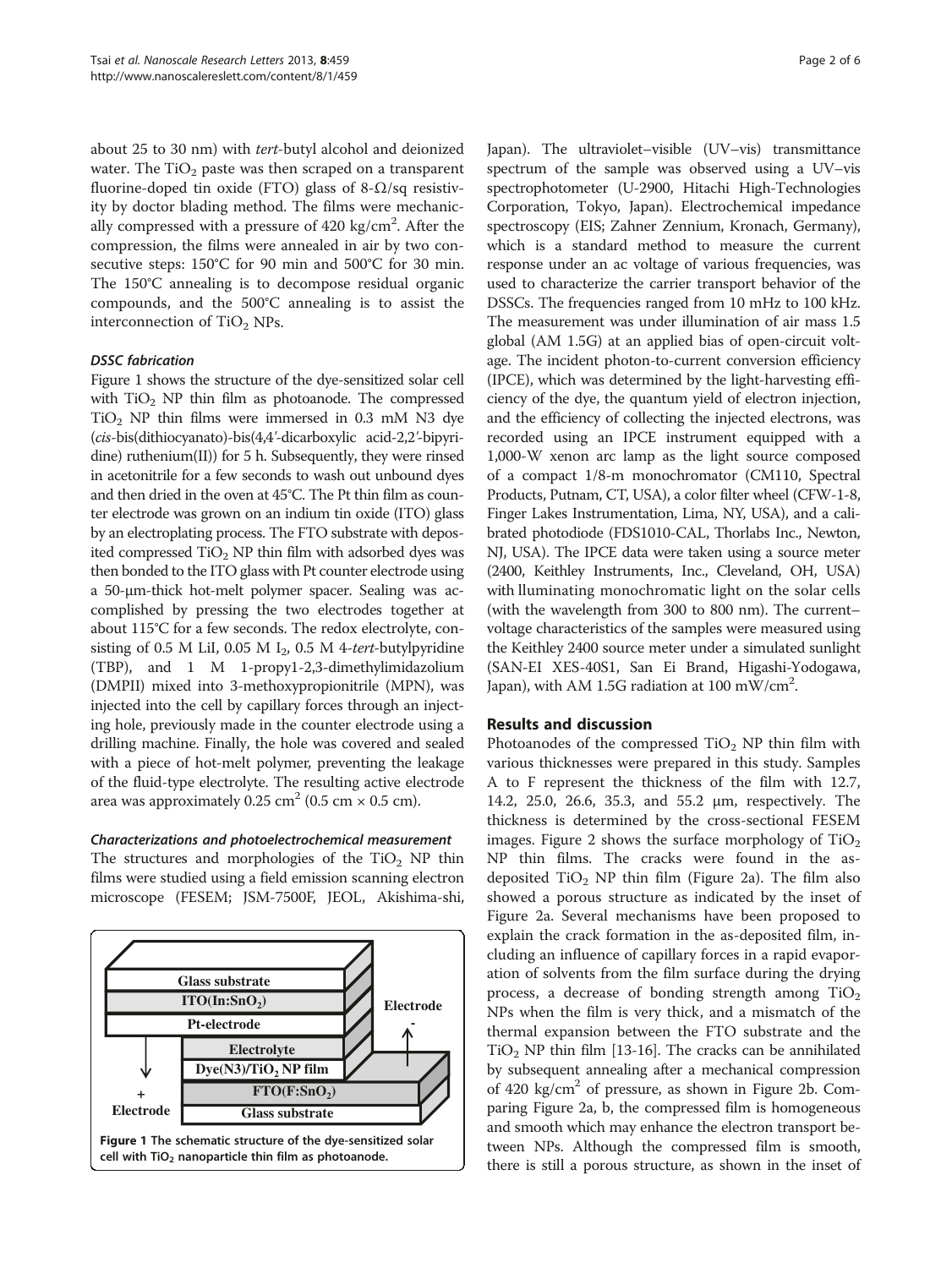<span id="page-2-0"></span>

Figure 2b, which enhances the following dye absorption. The cross-sectional FESEM image of the  $TiO<sub>2</sub>$  NP thin film prepared by doctor blading method with the compression process is shown in Figure 2c. The result indicates that the compressed film is also condensing in the plane-normal direction.

In order to reveal the effect of dyes adsorbed on the  $TiO<sub>2</sub>$  NPs, a compressed  $TiO<sub>2</sub>$  NP thin film with a thickness that is the same as that of sample  $D$  (26.6  $\mu$ m) but without dye adsorption was prepared. Its UV–vis adsorption spectrum was compared with those of samples A to F, as shown in Figure 3. The range of spectral absorbance was between 0 and 6 which is related to air, to which 0 absorbance was assigned. The absorbance of the films with dye adsorption (samples A to F) is larger than that of the films without dye adsorption. The absorbance increases as the thickness increases which may be attributed to the increase of the number of absorbed dye molecules in the  $TiO<sub>2</sub>$  NP thin film. In the short light wavelength region (less than 590 nm), the absorbance is almost the same among samples B to F whose thickness is greater than or equal to 14.2 nm, as shown in the inset of Figure 3. It is because the adsorption characteristic of N3 dye is located at the light wavelength of 540 nm. On the other hand, in the long light wavelength region, the absorbance increases as the thickness increases. The result is shown in the inset of Figure 3 by comparison of the absorbance of samples B to F at 650 nm. It is because long-wavelength light has high transmittance resulting in high absorbance for the thick film.

To further understand the electron transport processes in the DSSCs made of  $TiO<sub>2</sub>$  photoanodes, the EIS spectrum



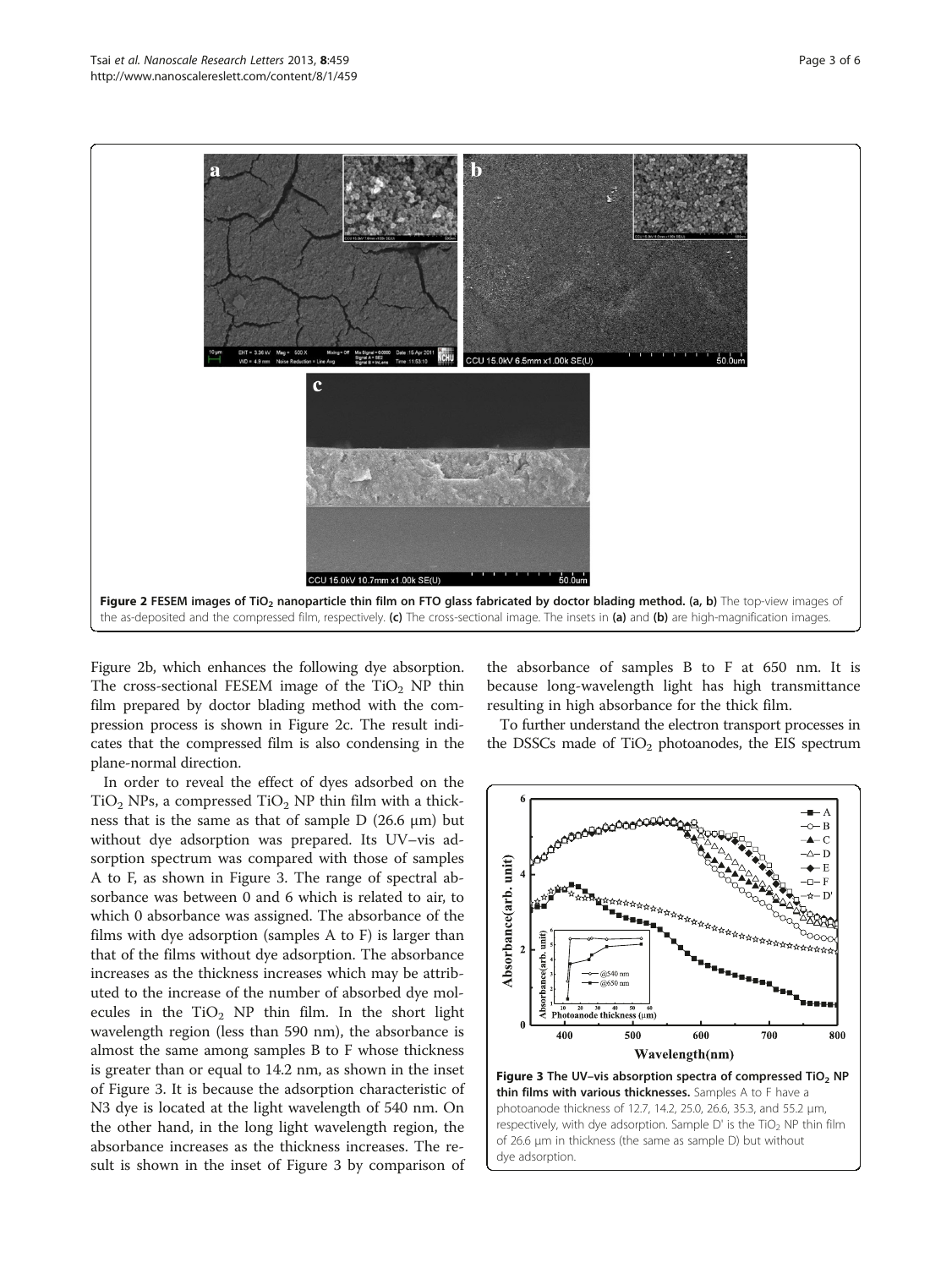**0**

**2**

**4**

**6**

**-Z'' (ohm)**

**8**

<span id="page-3-0"></span>**10**



**10 15 20 25 30 35 40 45 50**

**A B C D E F**

**Z' (ohm)**

Figure 4 Nyquist plots of the DSSCs composed of the compressed TiO<sub>2</sub> NP thin film as photoanode. Samples A to F have a photoanode thickness of 12.7, 14.2, 25.0, 26.6, 35.3, and 55.2

μm, respectively, with dye adsorption.

Figure 5 shows the IPCE as a function of wavelength. High IPCE represents high optical absorption and hence improves the incident photon-to-electron conversion efficiency. The IPCE results indicate that the wavelength of incident light that contributes to photo-to-current conversion mainly ranges from 300 to 800 nm. This is

Table 1 Characteristics of DSSCs composed of the compressed  $TiO<sub>2</sub>$  NP thin film as photoanode

| Sample | <b>Thickness</b> | $R_{\rm K}$ | $V_{OC}$ | $J_{SC}$              | FF    | η    |
|--------|------------------|-------------|----------|-----------------------|-------|------|
|        | $(\mu m)$        | (Ω)         | (V)      | (mA/cm <sup>2</sup> ) | (%)   | (%)  |
| A      | 12.7             | 19.2        | 0.71     | 12.62                 | 60.89 | 5.43 |
| B      | 14.2             | 12.5        | 0.68     | 19.88                 | 57.90 | 7.80 |
| C      | 25.0             | 10.6        | 0.68     | 21.59                 | 58.33 | 8.59 |
| $\Box$ | 26.6             | 9.41        | 0.68     | 22.41                 | 59.66 | 9.01 |
| Ε      | 35.3             | 9.87        | 0.66     | 22.32                 | 56.10 | 8.30 |
| F      | 55.2             | 10.1        | 0.62     | 19.37                 | 54.67 | 5.85 |



because the N3 dye has the highest quantum efficiency at the wavelength of 540 nm. Thus, for all the samples, the highest IPCE is observed at 540 nm. Sample D has a quantum efficiency of about 67%, which is approximately 12% higher than that of sample A.

Figure 6 shows the photocurrent density-voltage characteristics of the DCCSs of samples A to F under AM 1.5G. The photovoltaic properties of DSSCs are summarized in Table 1. The open-circuit voltage  $(V_{OC})$  decreases monotonically as the thickness of  $TiO<sub>2</sub>$  photoanode increases. The result indicates that the recombination rate increases with the increase of photoanode thickness. It is due to the long diffusion distance for the photoelectron to transport to the electrode enhancing the probability of recombination.



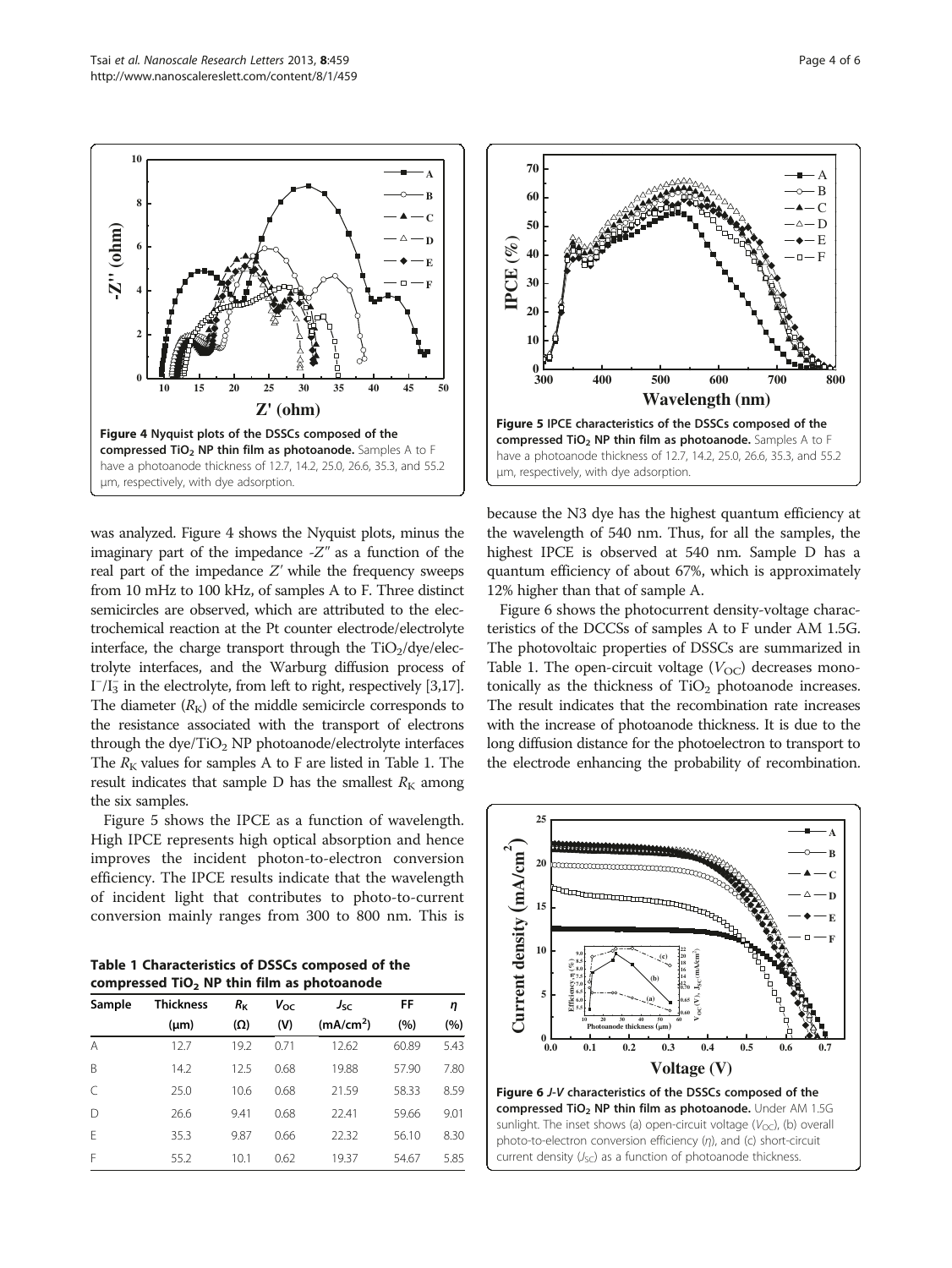<span id="page-4-0"></span>The short-circuit current density  $(J<sub>SC</sub>)$ , however, does not show simple relations with the thickness, in which sample D has the highest density of 22.41 mA/cm $^2$ .

In general, the photocurrent density of DSSCs is influenced by three factors: (1) the number of photoexcited electrons, which is dominated by the adsorptive capacity of dye molecules, (2) the recombination rate at the interface of dye/ $TiO<sub>2</sub> NP$  or  $TiO<sub>2</sub> NP/electrolyte$ , and (3) the redox of  $I^{-}/I_{3}^{-}$  in the electrolyte. In this study, the TiO<sub>2</sub> NP thin film is compressed before heat treatment. The procedure enhances the interconnection between the NPs, hence decreases the recombination probability. The performance of the DSSCs is improved. Besides, a thick photoanode induces a large surface area enhancing dye molecules to adsorb on it. Hence, a thick photoanode captures more light to generate photoexcited electrons. However, the  $J_{SC}$  requires that these electrons successfully transport to the FTO substrate (electrode) without recombination at the dye/photoanode or photoanode/electrolyte interfaces; therefore, electron diffusion length is also a key point that needs to be considered. Though a thick photoanode enhances the generation of photoexcited electrons, a long electron diffusion length is inevitable for those photoexcited electrons generated in the deep layer. Thus, the  $J_{SC}$  is a compromise between the two conflict factors: enlarged surface area by increasing photoanode thickness and increased thickness resulting in a long electron diffusion length. The experimental results indicate that the optimized thickness is 26.6 nm. The probability of recombination of injected electrons and the iodides in the electrolyte is smallest in this case. Therefore, sample D has the highest photo-to-electron conversion efficiency of 9.01%. The results also agree with those of EIS and IPCE, as shown in the inset of Figure [6](#page-3-0).

#### Conclusions

The effect of  $TiO<sub>2</sub>$  NP photoanode thickness on the performance of the DSSC device was studied. The  $TiO<sub>2</sub> NP$ photoanode thin film was fabricated by mechanical compression before thermal treatment. The final film was uniform and dense. The UV–vis spectrophotometer analysis indicates that the absorbance increases with the increase of the thickness of  $TiO<sub>2</sub>$  NP thin film due to the large surface area enhancing the adsorption of dye molecules. However, the optimal incident photon-to-current conversion efficiency and total energy conversion efficiencies were found in the  $TiO<sub>2</sub>$  NP photoanode film with a thickness of 26.6 μm under an incident light intensity of 100 mW/cm<sup>2</sup>. The results indicate that there are two conflict factors acting together so that an optimal thickness is observed. The two factors are as follows: (1) increasing the photoanode thickness could enlarge the surface area and enhance the adsorption of

dye molecules which improves the light absorbance as well as the generation of photoexcited electrons and (2) a thick photoanode results in a long electron diffusion distance to the FTO substrate (electrode) which increases the probability of recombination and thus degrades the efficiencies.

#### Abbreviations

DSSCs: Dye-sensitized solar cells; EIS: Electrochemical impedance spectroscopy; FESEM: Field emission scanning electron microscopy; FTO: Fluorine-doped tin oxide; IPCE: Incident photon-to-current conversion efficiency; ITO: Indium tin oxide; NPs: Nanoparticles; TiO<sub>2</sub>: Titanium dioxide; UV–vis: Ultraviolet–visible.

#### Competing interests

The authors declare that they have no competing interests.

#### Authors' contributions

JKT designed the work and wrote the manuscript. WJC carried out the preparation of samples, UV–vis absorption, and I-V measurements. WDH carried out the measurement and analysis of EIS. TCW and THM helped in carrying out the FESEM and IPCE measurements. All authors read and approved the final manuscript.

#### Acknowledgements

This work was partially supported by the National Science Council of Taiwan, the Republic of China, and Core Facilities Laboratory in Kaohsiung-Pingtung area.

#### Author details

<sup>1</sup>Department of Electronic Engineering, National Formosa University Yunlin 632, Taiwan. <sup>2</sup>Department of Materials Science and Engineering National Cheng Kung University, Tainan City 701, Taiwan.

#### Received: 14 September 2013 Accepted: 10 October 2013 Published: 5 November 2013

#### References

- 1. Green MA, Emery K, Hishikawa Y, Warta W: Solar cell efficiency tables (version 31). Prog Photovolt Res Appl 2008, 16:61–67.
- 2. O'Regan B, Gratzel M: A low-cost, high-efficiency solar cell based on dye-sensitized colloidal TiO<sub>2</sub> films. Nature 1991, 353:737-740.
- 3. Lin L-Y, Yeh M-H, Lee C-P, Chou C-Y, Vittal R, Ho K-C: Enhanced performance of a flexible dye-sensitized solar cell with a composite semiconductor film of ZnO nanorods and ZnO nanoparticles. Electrochim Acta 2012, 62:341–347.
- Hwang D-K, Lee B, Kim D-H: Efficiency enhancement in solid dye-sensitized solar cell by three-dimensional photonic crystal. RSC Advances 2013, 3:3017–3023.
- 5. Kruse N, Chenakin S: XPS characterization of  $Au/TiO<sub>2</sub>$  catalysts: binding energy assessment and irradiation effects. Appl Catal A Gen 2011, 391:367–376.
- Konstantinidis S, Dauchot JP, Hecq M: Titanium oxide thin films deposited by high-power impulse magnetron sputtering. Thin Solid Films 2006, 515:1182–1186.
- 7. Robertson N: Optimizing dyes for dye-sensitized solar cells. Angew Chem Int Ed 2006, 45:2338–2345.
- 8. Yang S, Kou H, Wang J, Xue H, Han H: Tunability of the band energetics of nanostructured SrTiO<sub>3</sub> electrodes for dye-sensitized solar cells. J Phys Chem C 2010, 114:4245–4249.
- 9. Gratzel M: The advent of mesoscopic injection solar cells. Prog Photovolt Res Appl 2006, 14:429–442.
- 10. Gledhill SE, Scott B, Gregg BA: Organic and nano-structured composite photovoltaics: an overview. J Mater Res 2005, 20:3167–3179.
- 11. Gorlov M, Kloo L: Ionic liquid electrolytes for dye-sensitized solar cells. Dalton Trans 2008, 37:2655–2666.
- 12. Armand M, Endres F, MacFarlane DR, Ohno H, Scrosati B: lonic-liquid materials for the electrochemical challenges of the future. Nat Mater 2009, 8:621–629.